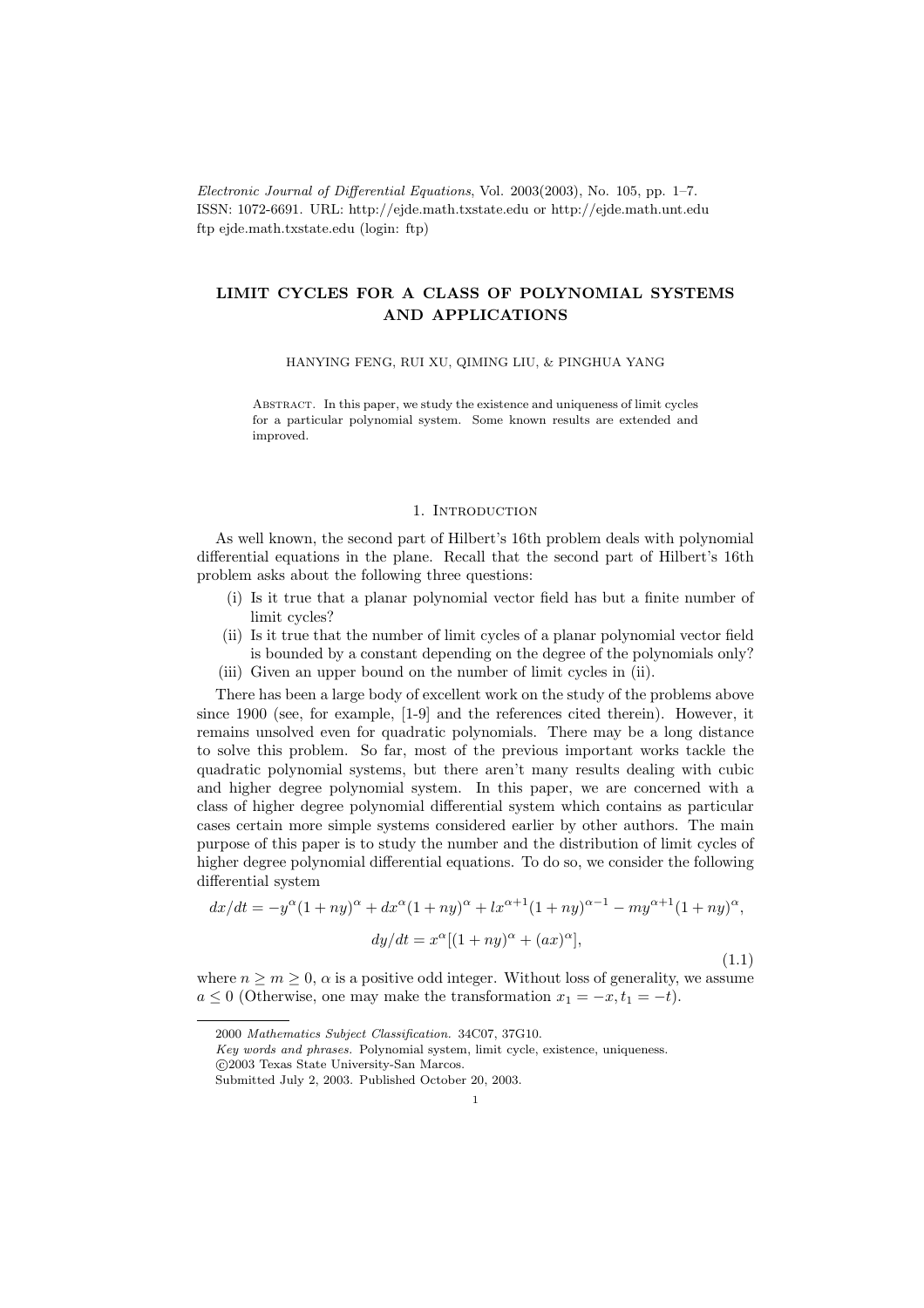The paper is organized as follows. In the next section, by analyzing an equivalent system of (1.1), we discuss the existence and uniqueness of limit cycles of system (1.1). In section 3, by applying the main results in section 2, we discuss some more simple polynomial differential systems considered earlier by some other authors. Some known results in [2, 4, 5, 9] are extended and improved.

## 2. The main results and proofs

In this section, we discuss the existence and uniqueness of limit cycles of system (1.1) by using the qualitative theory of ordinary differential equations.

Noting that  $y = -1/n$  is a straight line isocline, we set  $x = \overline{x}(1+n\overline{y})$ ,  $y = \overline{y}$ ,  $dt =$  $(1 + ny)^{1-\alpha}d\bar{t}$ , then system (1.1) can be transformed into the following equivalent system (denoting  $\overline{x}, \overline{y}, \overline{t}$  again by x, y, t, respectively):

$$
dx/dt = -y^{\alpha} - my^{\alpha+1} + (1+ny)^{\alpha} [dx^{\alpha} + (l-n)x^{\alpha+1} - na^{\alpha}x^{2\alpha+1}] \equiv P(x, y),
$$

$$
dy/dt = (1+ny)^{\alpha+1} x^{\alpha} (1 + a^{\alpha}x^{\alpha}) \equiv Q(x, y).
$$
(2.1)

We now formulate our main results for systems  $(1.1)$  and  $(2.1)$  as follows.

**Theorem 2.1.** If  $ad[l(\alpha + 1) + n\alpha] \leq 0$ , then system (1.1) has no limit cycle in the whole plane.

Proof. Take a Dulac's function

$$
B(y) = (1 + ny)^{\frac{-l(\alpha+1)}{n}}.
$$

Along solutions of system (2.1), we derive that

$$
\operatorname{div}(BP, BQ) = (1+ny)^{\frac{n\alpha - l(\alpha+1)}{n}} x^{\alpha-1} [ad - (l(\alpha+1) + n\alpha)a^{\alpha} x^{\alpha+1}].
$$

Thus, if  $ad[l(\alpha + 1) + n\alpha] \leq 0$ , then  $div(BP, BQ)$  is of fixed sign in the region  $y + \frac{1}{n} > 0$  or  $y + \frac{1}{n} < 0$  and is not identically equal to zero in any subregion since  $\alpha$  is a positive odd integer. By Dulac's criterion, we know that system  $(2.1)$  has no limit cycle in the whole plane. Since system  $(1.1)$  is equivalent to system  $(2.1)$ , we assert that system (1.1) has no limit cycle in the whole plane. This completes the  $\Box$ 

By Theorem 2.1, we can assume  $ad[l(\alpha + 1) + n\alpha] > 0$ . By the assumption of  $a \leq 0$ , we have  $d[l(\alpha + 1) + n\alpha] < 0$ . Hence, in the following, we always assume  $l > -n\alpha/(\alpha+1), a < 0$ , and  $d < 0$ .

**Lemma 2.2.** If system  $(2.1)$  has limit cycles, then they must intersect the line  $x = -\alpha d / [l(\alpha + 1) + n\alpha].$ 

*Proof.* Take a Dulac's function  $B(y) = (1 + ny)^{\alpha}$ . Then it follows that

$$
\operatorname{div}(BP, BQ) = x^{\alpha - 1}(1 + ny)^{2\alpha}[\alpha d + (l(\alpha + 1) + n\alpha)x].
$$

Hence, if system (2.1) has limit cycles, then they must intersect the line  $x =$  $-\alpha d/[(\alpha + 1) + n\alpha]$ . The proof is complete.

Lemma 2.3. If system (2.1) has limit cycles around the origin, then they must not intersect the line  $x = -1/a$ .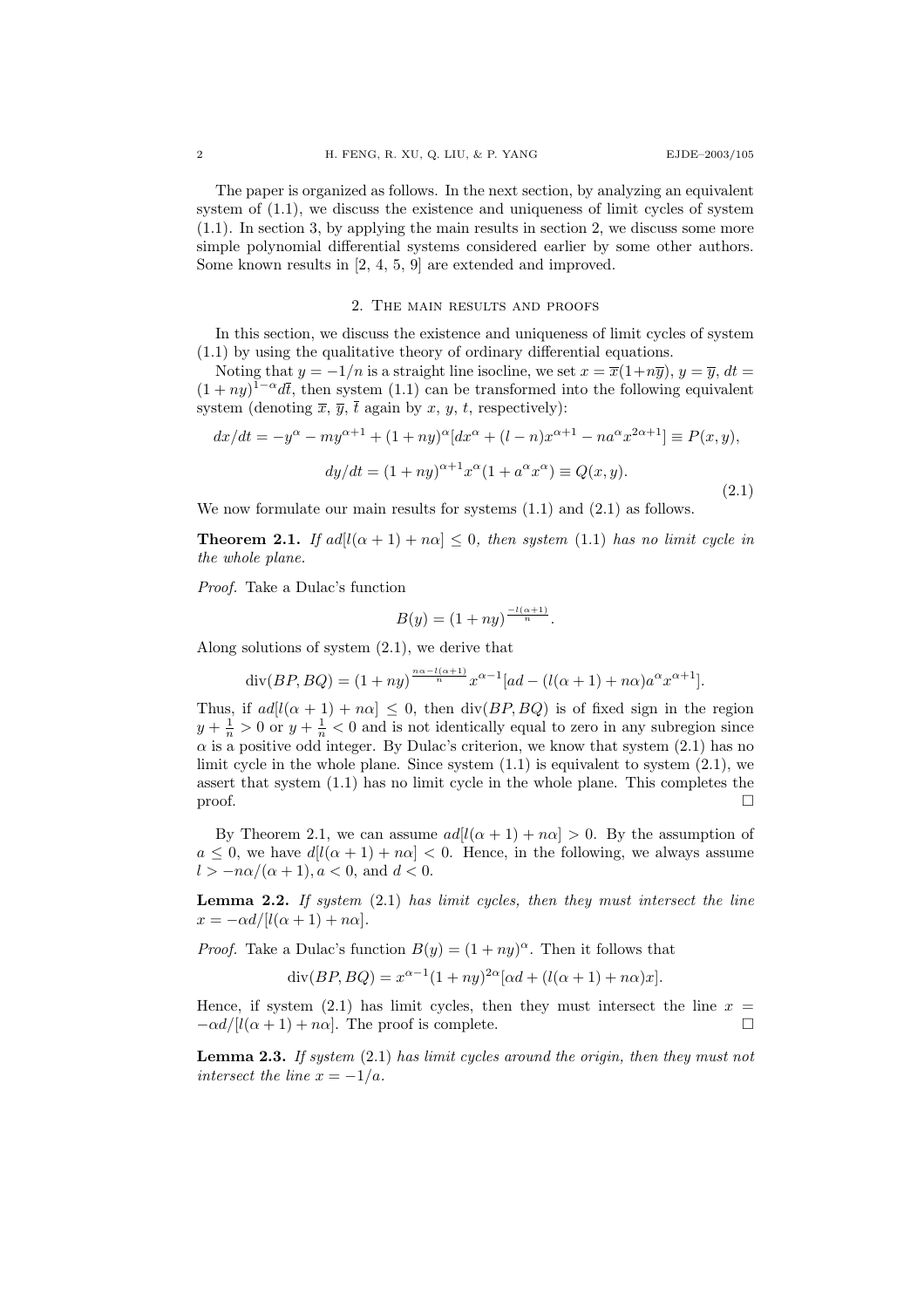

*Proof.* Let  $\Gamma$  be a limit cycle around the origin which intersects the y-axis at R and the line  $x = -1/a$  on S. Since  $Q(x, y) = (1 + ny)^{\alpha+1} x^{\alpha} (1 + a^{\alpha} x^{\alpha}) < 0$  on the right hand of the line  $x = -1/a$ , Γ will go in a right downward direction after it passes through the point  $S$ . Moreover, it is impossible for it to go around the origin. This contradicts the assumption that  $\Gamma$  is a limit cycle around the origin. The proof is  $\Box$ complete.  $\Box$ 

**Theorem 2.4.** If ad  $\geq$  [l( $\alpha + 1$ ) + n $\alpha$ ]/ $\alpha$ , then system (2.1) has no limit cycle around the origin.

Proof. By Lemma 2.2, if system (2.1) has a limit cycle around the origin, it must intersect the line  $x = -\alpha d/[l(\alpha + 1) + n\alpha]$ . By Lemma 2.3, it must not intersect the line  $x = -1/a$ . Hence the line  $x = -\alpha d/[l(\alpha + 1) + n\alpha]$  must lie in the left hand of the line  $x = -1/a$ , i.e.  $-\alpha d/[(\alpha + 1) + n\alpha] < -1/a$ . Noticing the assumptions of  $l > -n\alpha/(\alpha + 1)$ ,  $\alpha < 0$ ,  $d < 0$ , the inequality above can be written in the form  $ad < [l(\alpha+1)+n\alpha]/\alpha$ . Therefore, if  $ad \geq [l(\alpha+1)+n\alpha]/\alpha$ , then system (2.1) has no limit cycle around the origin.The proof is complete.

From what has been discussed above, we can assume  $0 < ad < [l(\alpha+1)+n\alpha]/\alpha$ , and we know that if system (2.1) has a limit cycle around the origin, it must lie in the region  $D = \{(x, y) : x < -1/a, y > -1/n\}.$ 

Let

$$
\hat{x} = x, \quad e^{-\hat{y}} = 1 + ny, \quad d\hat{t} = -(1 + ny)^{\alpha} dt.
$$
\n(2.2)

On dropping the hats for ease of notation, system (2.1) becomes

$$
dx/dt = -\varphi(y) - F(x),
$$
  
\n
$$
dy/dt = g(x),
$$
\n(2.3)

where

$$
\varphi(y) = (e^y - 1)^{\alpha} [(n - m) + me^{-y}] / n^{\alpha + 1},
$$
  

$$
F(x) = dx^{\alpha} + (l - n)x^{\alpha + 1} - na^{\alpha}x^{2\alpha + 1},
$$
  

$$
g(x) = nx^{\alpha} (1 + a^{\alpha}x^{\alpha}).
$$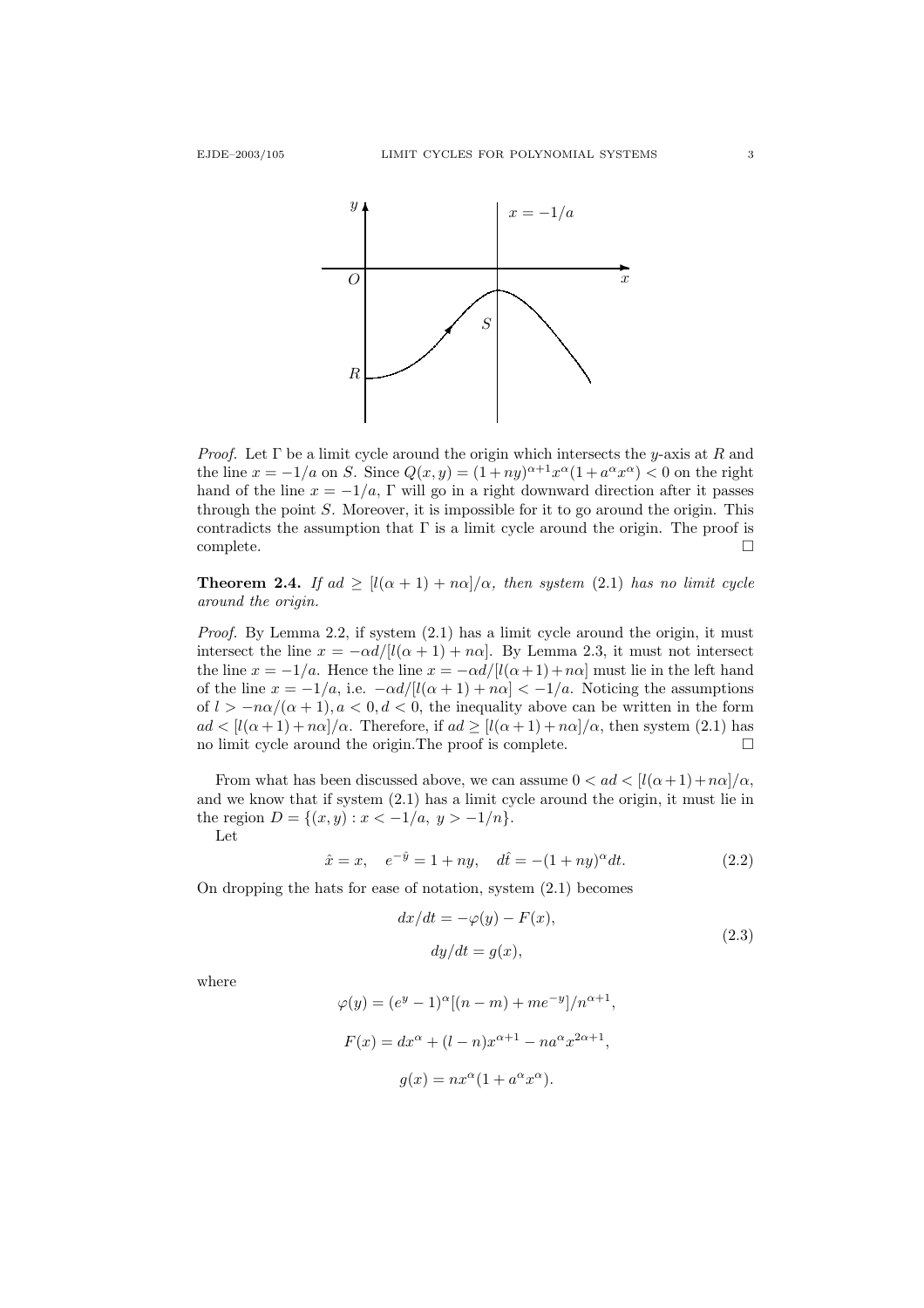,

Denote

$$
f(x) = F'(x) = \alpha dx^{\alpha - 1} + (\alpha + 1)(l - n)x^{\alpha} - n(2\alpha + 1)a^{\alpha}x^{2\alpha}
$$

$$
G(x) = \int_0^x g(x)dx = \frac{n}{\alpha + 1}x^{\alpha + 1} + \frac{na^{\alpha}}{2\alpha + 1}x^{2\alpha + 1}.
$$

**Lemma 2.5.** If  $d < 0, |d| \ll 1$ , then the singular point O of system (1.1) is a stable focus; if  $d = 0$ , then the singular point O is an unstable focus.

*Proof.* Let  $z = G(x)$ . We denote by  $x_1(z) > 0$  the inverse function of  $G(x)$  in the interval  $(0, -1/a)$ , and by  $x_2(z)$  the inverse function of  $G(x)$  in the half plane  $x < 0$ . Since  $G(x) \sim \frac{n}{\alpha+1} x^{\alpha+1}$  as  $x \to 0$ , we have  $x_1(z) \sim \left(\frac{\alpha+1}{n}\right)^{1/(\alpha+1)} z^{1/(\alpha+1)}$ and  $x_2(z) \sim -x_1(z)$  as  $z \to 0$ . Denote  $F_i(z) = F(x_i(z))$ ,  $i = 1, 2$ . It is easy to verify that  $\varphi(y)$  and  $F_i(z)$  satisfy all the conditions of Corollary 4 in [3] for  $d \leq 0$ and  $a < 0$ .

Since

$$
F_1(z) - F_2(z) \sim 2d\left(\frac{\alpha+1}{n}\right)^{\alpha/(\alpha+1)} z^{\frac{\alpha}{\alpha+1}} - 2na^{\alpha}\left(\frac{\alpha+1}{n}\right)^{(2\alpha+1)/(\alpha+1)} z^{\frac{2\alpha+1}{\alpha+1}}
$$

as  $z \to 0$ , it is easy to see that for  $0 < z \ll 1$ , if  $d < 0$ , then  $F_1(z) - F_2(z) < 0$  and if  $d = 0$ , then  $F_1(z) - F_2(z) > 0$ . Hence, if  $d < 0$ , then the origin O is an unstable focus of system (2.3); if  $d = 0$ , then the origin O is a stable focus. Noticing the transformation (2.2), it follows that if  $d < 0$ , then the origin O is a stable focus of system (1.1); if  $d = 0$ , then the origin O is an unstable focus. The proof is  $\Box$ complete.  $\Box$ 

**Theorem 2.6.** If  $0 < ad < [l(\alpha + 1) + n\alpha]/\alpha$  and  $|d| \ll 1$ , then system (1.1) has limit cycles around the origin.

Proof. By Lemma 2.5 and the Hopf's bifurcation Theorem in [7], the conclusion of Theorem 2.6 can be obtained directly. This completes the proof.  $\Box$ 

**Theorem 2.7.** If  $0 < ad < [l(\alpha + 1) + n\alpha]/\alpha$ , then system (1.1) has at most one limit cycle around the origin, and if it exists, it must be unstable.

*Proof.* Consider system (2.3). It is easy to determine  $\varphi'(y) > 0$ ,  $\varphi(0) = 0$  and  $xg(x) > 0$  for  $x < -1/a$  and  $x \neq 0$ , and

$$
\left(\frac{f(x)}{g(x)}\right)' = -\frac{\alpha}{nx^2(1 + a^{\alpha}x^{\alpha})^2} \{ [n\alpha + l(\alpha+1)]a^{\alpha}x^{\alpha+1} + (\alpha+1)da^{\alpha}x^{\alpha} + d \}.
$$

Let

$$
h(x) = [n\alpha + l(\alpha + 1)]a^{\alpha}x^{\alpha+1} + (\alpha + 1)da^{\alpha}x^{\alpha} + d.
$$

Then it follows

$$
h'(x) = (\alpha + 1)[n\alpha + l(\alpha + 1)]a^{\alpha}x^{\alpha} + \alpha(\alpha + 1)da^{\alpha}x^{\alpha-1}
$$
  
=  $(1 + \alpha)\{[l(\alpha + 1) + n\alpha]x + d\alpha\}a^{\alpha}x^{\alpha-1}.$ 

It is easy to verify that  $h(x)$  has a unique point, namely  $x_0 = -\alpha d / [n\alpha + l(\alpha+1)]$ at which  $h(x)$  attains its maximum, and  $h(x_0) = d\{1 - \left[\frac{\alpha ad}{l(\alpha+1)+n\alpha}\right]^{\alpha}\}\.$  Noticing that  $0 < ad < [l(\alpha+1)+n\alpha]/\alpha$ , we know that  $h(x_0) < 0$ , hence  $h(x) < 0$ . Therefore, it follows that  $\left(\frac{f(x)}{g(x)}\right)' > 0$ .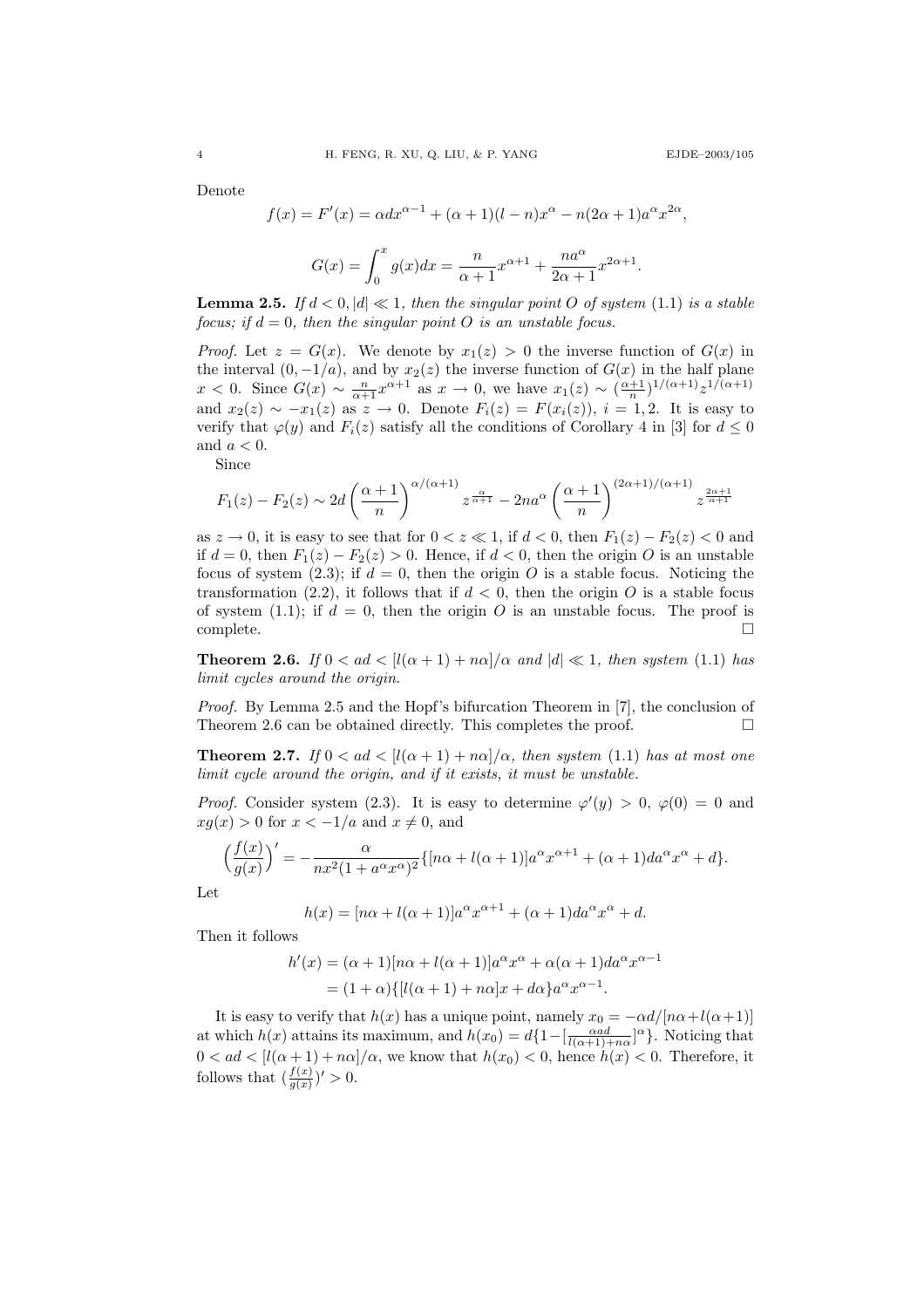By Lemma 2.5, if  $d < 0$ , then the origin O is a stable focus of system (1.1). Applying the Zhang Zhifen's Theorem in [8], we have that system (1.1) has at most one limit cycle around the origin, and if it exists, it must be unstable. This completes the proof.

3. The applications of the main results

In [4], the author considered the system

$$
dx/dt = -y + dx + x^{2} + dxy - (m+1)y^{2} - my^{3},
$$
  
\n
$$
dy/dt = x(1 + ax + y), \quad (0 \le m \le 1),
$$
\n(3.1)

which is a special case of (1.1) when  $n = 1, \alpha = 1, l = 1$  in system (1.1). It is easy to derive the following corollaries by Theorems 2.1, 2.4, 2.6, 2.7.

**Corollary 3.1.** For system (3.1), if ad  $\leq$  0, then there is no limit cycle in the whole plane; if ad  $\geq$  3, then there is no limit cycle around the origin.

**Corollary 3.2.** For system  $(3.1)$ , we have the following conclusions:

- (i) If  $0 < ad < 3$ , then there is at most one limit cycle around the origin, and if it exists, it must be unstable;
- (ii) If  $0 < ad < 3$  and  $|d| \ll 1$ , then there is a unique unstable limit cycle around the origin.
- In [9], the author discussed the quadratic system

$$
dx/dt = -y + dx + x2 + dxy - y2
$$
  

$$
dy/dt = x(1 + ax + y),
$$
 (3.2)

which is a special case of  $(3.1)$  when  $m = 0$  in system  $(3.1)$  or a special case of  $(1.1)$ when  $n = 1, \alpha = 1, l = 1$  and  $m = 0$  in system (1.1). From what has been discussed above, it is easy to see that above Corollaries 3.1, 3.2 still hold for system (3.2).

Remark 3.3. Corollaries 3.1, 3.2 not only contain all results in [4] and [9], but also show sufficient conditions for the existence of limit cycles which was not involved in [9].

In [2], the authors studied the system

$$
dx/dt = dx^{\alpha}(1 - ny)^{\alpha} + lx^{\alpha+1}(1 - ny)^{\alpha-1},
$$
  
\n
$$
dy/dt = x^{\alpha}[(1 - ny)^{\alpha} + (ax)^{\alpha}].
$$
\n(3.3)

On substituting

$$
\hat{x} = x, \quad \hat{y} = -y, \quad \hat{t} = -t \tag{3.4}
$$

into (3.3) and dropping the hats for ease of notation, system (3.3) reduces to the equivalent system

$$
dx/dt = -y^{\alpha}(1+ny)^{\alpha} + dx^{\alpha}(1+ny)^{\alpha} - lx^{\alpha+1}(1+ny)^{\alpha-1},
$$
  
\n
$$
dy/dt = x^{\alpha}[(1+ny)^{\alpha} + (ax)^{\alpha}],
$$
\n(3.5)

which is a special case of  $(1.1)$  when  $m = 0$  in system  $(1.1)$ . Noticing the negative sign before  $l$  in system  $(3.5)$  and the transformation  $(3.4)$ , by Theorems 2.1, 2.4, 2.6, 2.7, we have the following results.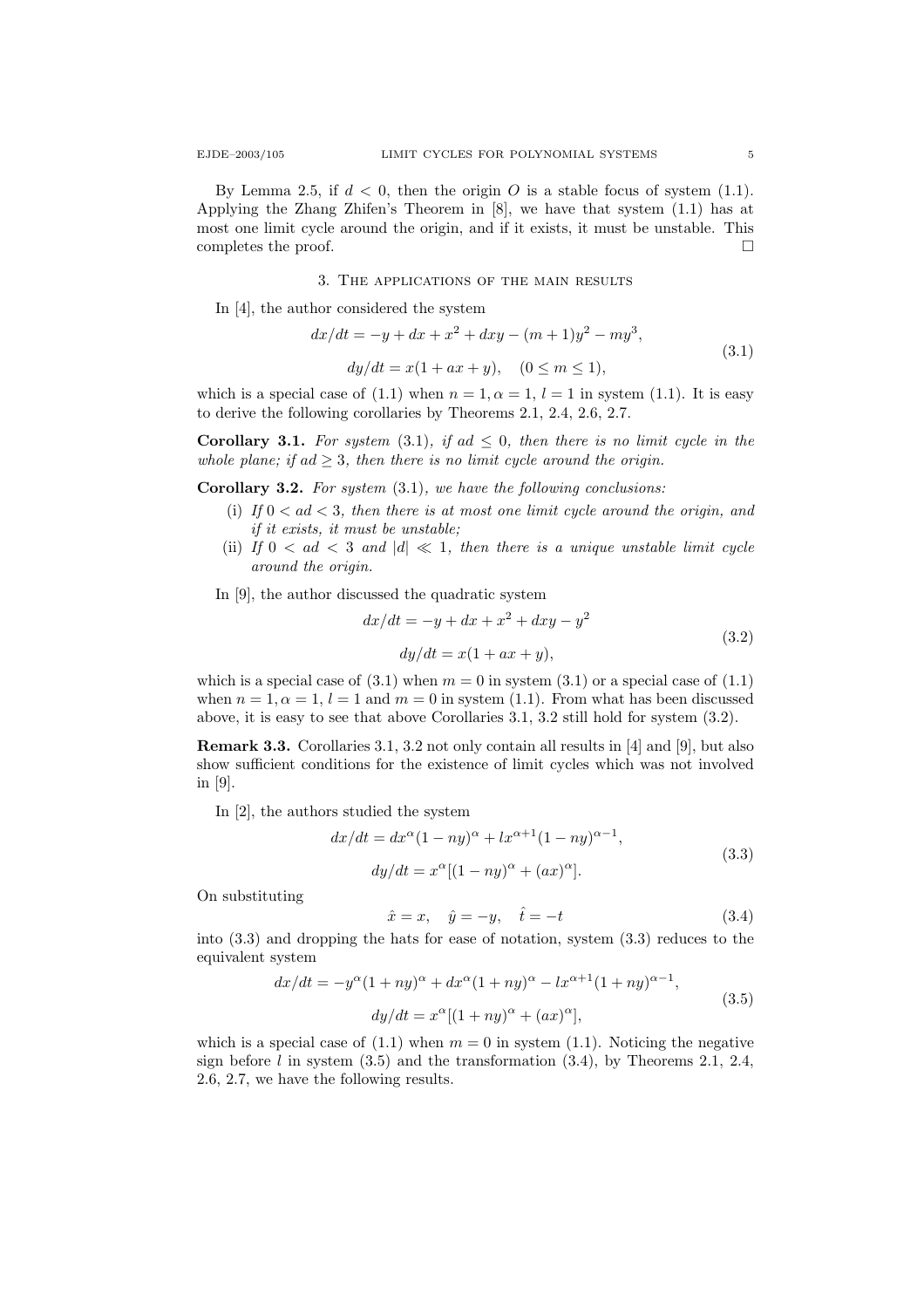**Corollary 3.4.** If  $adl(\alpha + 1) - n\alpha \geq 0$ , then system (3.5) has no limit cycle in the whole plane; If ad  $\geq \frac{\ln \alpha - l(\alpha + 1)}{\alpha}$ , then system (3.5) has no limit cycle around the origin.

Corollary 3.5. For system (3.5), we have the following conclusions:

- (i) If  $0 < ad < [n\alpha l(\alpha + 1)]/\alpha$ , then system (3.5) has at most one limit cycle around the origin, and if it exists, it must be stable;
- (ii) If  $0 < ad < [n\alpha l(\alpha + 1)]/\alpha$  and  $|d| \ll 1$ , then system (3.5) has a unique stable limit cycle around the origin.
- In [5], the author discussed the following system:

$$
dx/dt = -y^{\alpha}(1-y)^{\alpha} - dx^{\alpha}(1-y)^{\alpha} + lx^{\alpha+1}(1-y)^{\alpha-1},
$$
  
\n
$$
dy/dt = x^{\alpha}[(1-y)^{\alpha} + (ax)^{\alpha}],
$$
\n(3.6)

which is a special case of  $(3.5)$  when  $n = 1$  in system  $(3.5)$ . by Corollary 3.4 and Corollary 3.5, we have the following results directly.

Corollary 3.6. If  $ad[l(\alpha+1)-\alpha] \geq 0$ , then system (3.6) has no limit cycle in the whole plane; If ad  $\geq [\alpha - l(\alpha + 1)]/\alpha$ , then system (3.6) has no limit cycle around the origin.

Corollary 3.7. For system (3.6), we have the following conclusions:

- (i) If  $0 < ad < [\alpha l(\alpha + 1)]/\alpha$ , then system (3.6) has at most one limit cycle around the origin, and if it exists, it must be stable;
- (ii) If  $0 < ad < [\alpha l(\alpha + 1)]/\alpha$  and  $|d| \ll 1$ , then system (3.6) has a unique stable limit cycle around the origin.

In [1], the author considered the following quadratic system with a degenerate critical point:

$$
dx/dt = -y - dx + lx2 + dxy + y2,
$$
  
\n
$$
dy/dt = x(1 + ax - y),
$$
\n(3.7)

which is a special case of (3.6) when  $\alpha = 1$  in system (3.6) or a special case of (1.1) when  $n = 1, \alpha = 1$ , and  $m = 0$  in system (1.1). From what has been discussed above, it is easy to see that above Corollaries 3.6, 3.7 in which when  $\alpha = 1$  still hold for system (3.7).

Remark 3.8. Corollaries 3.4, 3.5 and corollaries 3.6, 3.7 contain the main results in [2] and [5] respectively.

Acknowledgement. The authors would like to thank the anonymous referee for his/her helpful comments and suggestions which improved the presentation of this work.

## **REFERENCES**

- [1] W.A. Coppel, Qudratic System with a Degenerate Critical Point. Bull., Australian Mathematical Society, 38, 1998, 1-10.
- [2] C. Guo, S. Quan, Limit cycles of a class of higher-degree polynomial systems and their application. (Chinese) J. Lanzhou Univ. Nat. Sci. 33 (1997), no. 3, 9–13.
- [3] M. Han, Several Criteria for The Existence of Periodic Solutions of Autonomous System in The Plane. J. of Nanjing University (Chinese. Natural science edition), 21(2), 1985, 233-244.
- [4] D. Liu, Discussion of the limit Cycles for System  $dx/dt = -y + dx + x^2 + dxy (\alpha + 1)y^2$  $\alpha y^3, dy/dt = x(1 + ax + y), (0 \le \alpha \le 1)$ . (in Chinese), J. of Math. 9(4), 1989, 367-373.